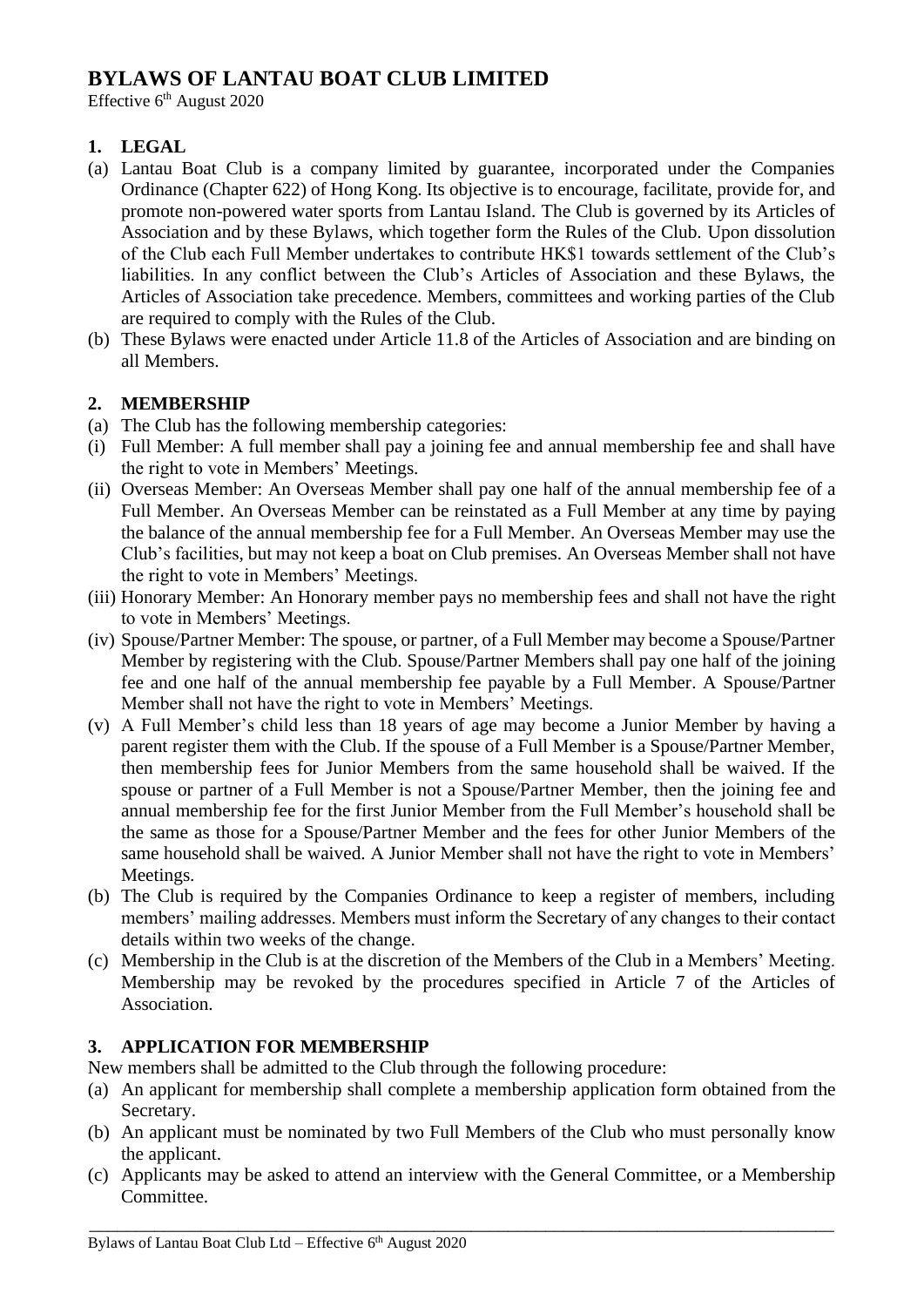- (d) Approval of an application for membership requires a vote of at least 75% of the General Committee, or a Membership Committee.
- (e) Upon confirmation of acceptance of an application for membership, the applicant must pay the relevant joining fee, membership and any other relevant fees before becoming a Member and entitled to use of the Club's facilities.

## **4. MEMBERSHIP FEES**

- (a) Membership fees, including joining fees, annual membership fees and administration fees are set by the Club in a Member's Meeting. The 'administration fee' to be payable by all Full & Overseas members.
- (b) The membership period coincides with the Club's financial year, beginning on  $1<sup>st</sup>$  April and expiring on the following  $31<sup>st</sup>$  March.
- (c) Membership fees may be prorated quarterly, so that new members joining after the end of the third month of the membership year may have a 25% discount, after the end of sixth month 50% discount, and after the end of the ninth month 75% discount. The Joining fee must be paid in full.

### **5. MEMBERSHIP RENEWAL AND LATE PAYMENT FEE**

- (a) The club will normally remind all members by early March to pay membership fees for the coming year, however, it is the responsibility of each Member to pay their membership fees before 15<sup>th</sup> March, irrespective of whether the Member has received notice from the Club.
- (b) A member who has not renewed membership by  $15<sup>th</sup>$  March shall have their membership suspended with effect from the 1st April (i.e. their current membership would continue unaffected until the 31st March). The suspension would be lifted once the annual membership fee has been paid together with a penalty equal to the joining fee for the relevant category of membership. Any boat or equipment on Club premises owned by a suspended member is liable to be removed and the proceeds of its sale applied toward the suspended member's watercraft parking fee and removal costs.
- (c) The annual membership renewal invoice issued to each member represents the full amount required to be paid by the member before they can be considered as having fulfilled the renewal criteria as per section 5(b). In other words, failure to pay the invoice in full will mean that the membership will be suspended.
- (d) For any invoice other than Annual Membership Renewal, the Club is entitled to charge a 'late payment fee' to any member that fails to pay an invoice by the invoice due date. The General Committee is responsible for setting the level of the fee which will be reviewed regularly. The 'late payment fee' will be applied only once per invoice issued. Invoices which remain unpaid for more than 30 days from issuance, in addition to having a late payment fee levied, will be raised to the attention of the General Committee and the Section Chair. The General Committee and/or Section Chair will decide on appropriate action and follow up with the Member.

### **6. WATERCRAFT PARKING**

- (a) Watercraft parking and equipment storage on Club premises is at the discretion of the General Committee and no watercraft may be stored on Club premises without the prior approval of the General Committee.
- (b) Full Members may park watercraft on Club premises. Any watercraft on Club premises that is not wholly owned by a Full Member, or Full Members, is liable to be removed at the owner(s) expense.
- (c) The General Committee and the Club shall not be liable for any damage to or loss of watercraft while on Club premises.
- (d) Watercraft parked on Club premises must carry identification in the form of an official Club sticker.

Bylaws of Lantau Boat Club Ltd - Effective 6<sup>th</sup> August 2020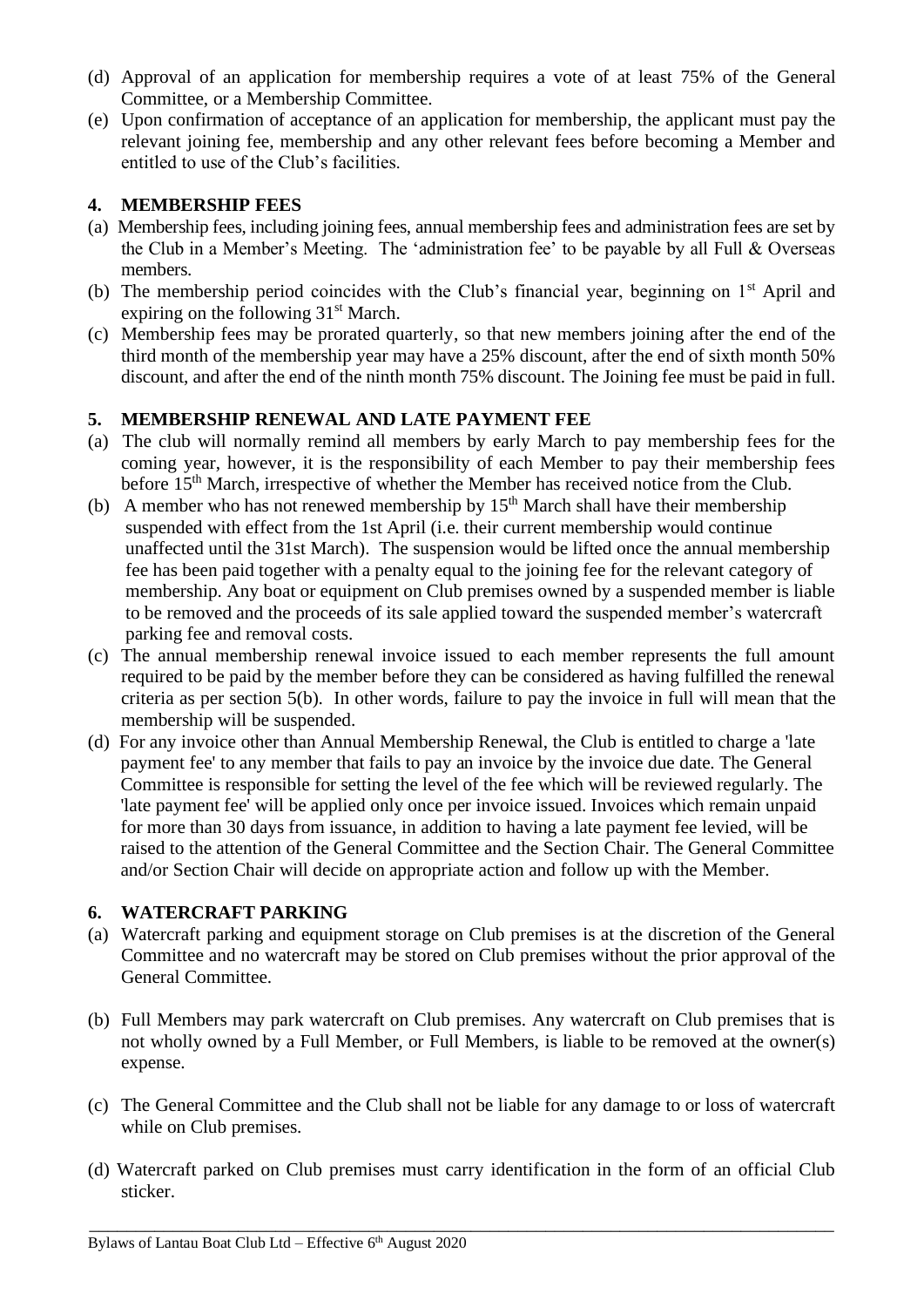- (e) The Secretary shall keep records of all watercraft occupying paid spaces on Club premises, along with the owners and insurance status of the watercraft.
- (f) Any Full Member or prospective full member requesting to store watercraft on Club premises, whether or not to replace another watercraft, must first notify the Secretary, who will submit the request to the General Committee for approval. Requests for storage of kayaks surf skis, standup paddle boards, windsurf boards or small canoes (one/two/three seater) will be passed to the Paddling Committee by the Secretary for their consideration.
- (g) If all spaces at the Club are occupied, the General Committee shall approve a member's request to bring a new boat onto Club premises without first waiting for an open space, only if the member simultaneously removes a similar watercraft already parked at the Club, thus leaving the total number of occupied spaces unchanged.
- (h) If all parking spaces are occupied, the Secretary shall maintain a chronological waiting list of Members and prospective members who have submitted written applications to bring a catamaran or dinghy to the Club. The Paddling Committee shall keep and administer a separate waiting list for kayak, small canoe or similar small craft spaces. Members and prospective members must pay a deposit fee as detailed in the Club Schedule of Fees to maintain their place on the respective waiting list. The allocation of available parking spaces shall be made according to the following order, and then by chronological order:-
	- 1) Existing LBC member who is a resident of Discovery Bay,
	- 2) Existing LBC member who resides outside of Discovery Bay,
	- 3) Prospective LBC member who is a resident of Discovery Bay,
	- 4) Prospective LBC member who resides outside of Discovery Bay.

Prospective members offered a space must apply to become full members once a space is offered. A member must show commitment (proof of purchase etc) to occupy the available space within 30 days of the space being offered. In all cases the space must be occupied within three months or else it shall be offered to the next person on the waiting list and the deposit will be forfeited. Waiting lists shall be available for inspection by Members and prospective members upon request.

- (i) Permission will normally be granted for temporary storage of boats owned by visitors from outside the club for the purpose of participating in Club events, such as regattas.
- (j) Permission for Members to park a catamaran, dinghy, kayak, canoe, or other small nonpowered watercraft within the Club premises is contingent upon:
- (i) payment of an annual sailboat/general fee and
- (ii) maintenance of the watercraft in safe, seaworthy condition and the area on and around their watercraft clean, tidy, and free of accumulated water and litter and
- (iii) clear evidence that the watercraft is used regularly (such evidence shall include but is not limited to participation in Club events).

If a watercraft does not comply with the foregoing conditions, the General Committee may withdraw permission to park it on Club premises and may require the owner(s) to remove it within a specified period of not less than 30 days. If the watercraft is not removed within the period specified the General Committee reserves the right to dispose of the watercraft as it sees fit and the General Committee and the Club shall not be liable to compensate the owner(s) for damage to or loss of the watercraft.

(k) Sailboat/general fees for privately owned catamarans and dinghies stored on Club premises (the income of which is allocated to Sailing Section), shall be determined in the Sailing Section Annual Meeting. Rack fees for canoes, kayaks, stand up paddle boards, surfskis, outriggers and other small privately-owned watercraft (the income of which is allocated to Paddling Section,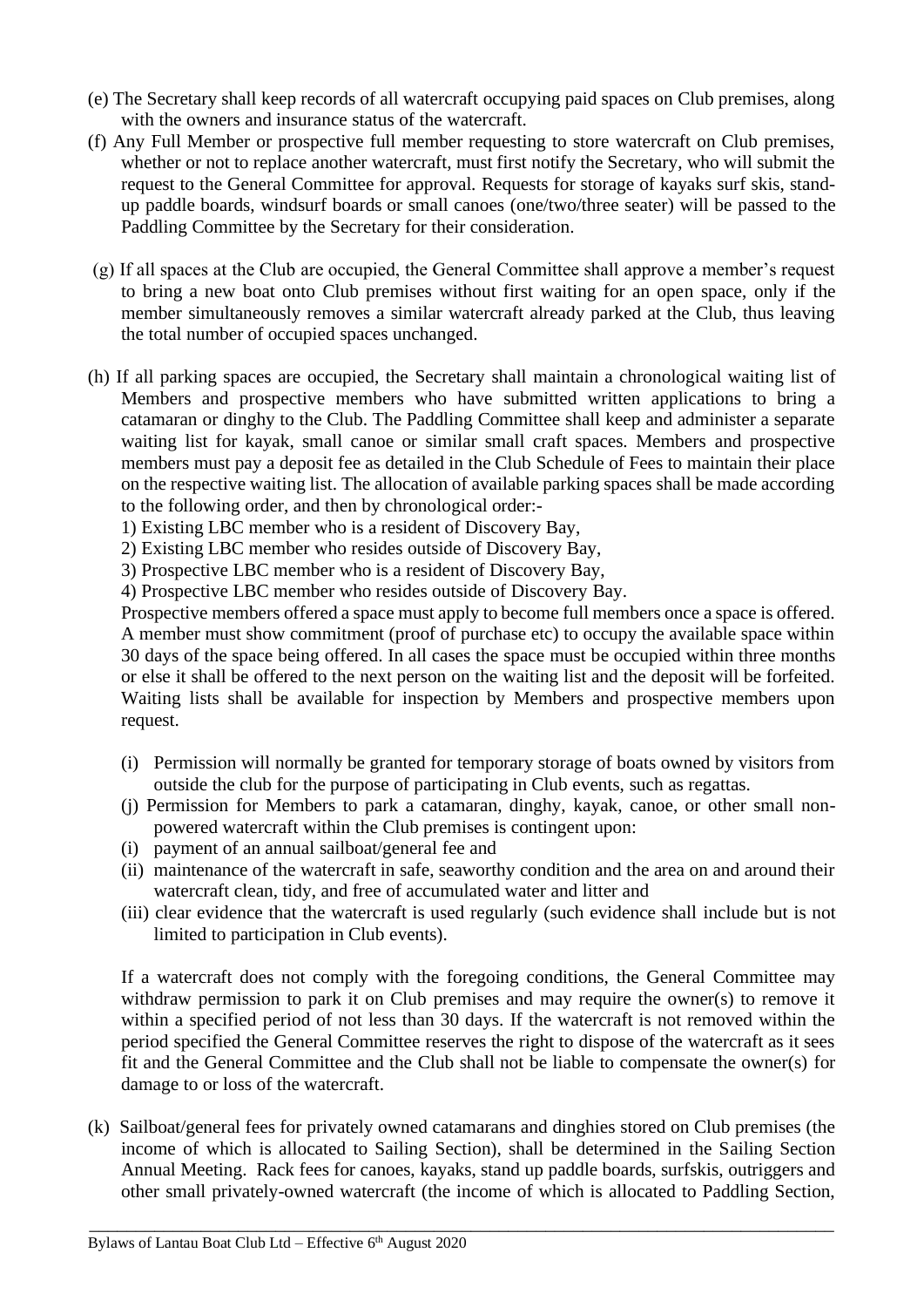the racks being managed by the Paddling Section) shall be determined in the Paddling Section Annual Meeting. All Member-owned boats and craft taking up a parking space of the same, or similar, size shall pay the same annual fee.

- (l) The Club shall provide parking spaces for member-owned catamarans and dinghies, subject to the provisions of its lease with Hong Kong Resort Company Ltd. and an area for storage of members' canoes, surf skis, stand-up paddle boards, windsurf boards and kayaks.
- (m) A Member occupying a catamaran or dinghy parking space may store, free of charge, one canoe, kayak, sailboard, or other small craft, and a sail/storage box under their catamaran or dinghy. Any craft or boxes stored as such must carry identification in the form of an official Club sticker, bearing the sail number of the catamaran/dinghy under which they are stored. Sail boxes must be kept within the area of a Member's parking space. For the avoidance of any doubt, a Member's parking space area is defined as that area bound by the perimeter of the catamaran, or as directed by the Beachmaster.
- (n) The location of a Member's parking space is at the discretion of the General Committee. A boat that is infrequently used may be moved to a less convenient location. Members wishing to change their parking space should consult the Beachmaster.
- (o) Subject to the decision of the General Committee, space shall be provided for club-owned sailing boats, outrigger canoes, rowing boats and kayaks.
- (q) To counter mosquito breeding the cover on a watercraft must be made of water permeable material and the watercraft shall not be stored on motor tires. A cover that collects water must have drain holes. A cover that collects water may be removed and disposed of by the General Committee.
- (r) A Member who sells a watercraft that is stored on Club premises must immediately inform the Beachmaster and provide the name and contact details of the new owner for the Club registration and insurance records.
- (s) Any Member selling a watercraft stored on Club premises must inform prospective buyers that Club membership is a prerequisite for continued use of the existing parking space to store the watercraft at the Club. Membership and permission to park a watercraft are at the discretion of the General Committee and do not follow automatically with the purchase of a boat.
- (t) Purchasers of sailboats stored on Club premises must immediately contact the Treasurer to purchase insurance for the watercraft through the Club's insurance policy. A newly purchased watercraft may not be operated from Club premises until it is insured in the new owner's name.
- (u) The Club will not be held liable for damage to or loss of any member's watercraft or equipment stored on Club premises, for damage to or loss of members' or guests' personal effects while on Club premises, or for injury to members or guests using Club facilities.
- (v) An owner of a small water craft stored on the club's boat storage racks is required to sign a storage rack/rental agreement, including an undertaking to indemnify the club, its officers, members, employees, contractors or sponsors in respect of any liability that may arise from the storage, or use of the watercraft.

#### **7. INSURANCE**

(a) All Member owned, and all club owned watercraft stored at and operated from Club premises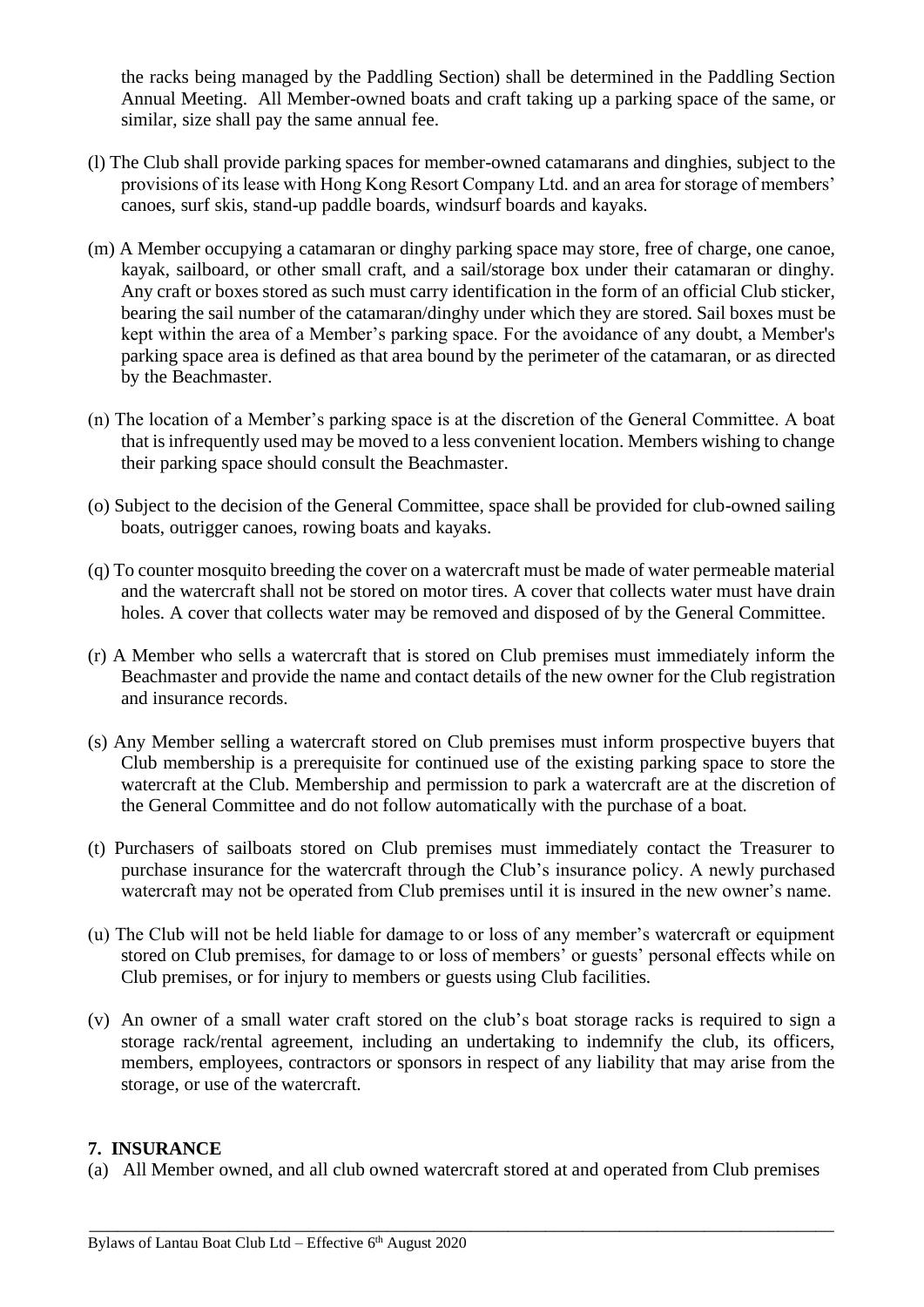must be insured for loss, damage and third-party liability through the Club's insurance policies, with exception of small private watercraft (kayaks, surf-skis, outriggers, stand up paddle boards, windsurf boards, canoes, dinghies etc). The owners of these small personal watercraft are responsible for their own Third Party/Personal Liability or Hull insurance. It is the strong recommendation of the LBC that owners of any small personal watercraft do obtain suitable insurance cover. Members are advised to seek professional advice in arranging any insurance.

Under the club's policies e.g. for multi-hull craft, insurance coverage is taken out by LBC on behalf of individual owners, who will be fully liable for any accident  $\&$  incident involving their watercraft, and will be responsible for dealing with the insurer, claim submission and eventual excess payments as defined under the policy. Individual owners may take out additional private insurance coverage if deemed necessary.

(b) The Club's insurance policies do not provide personal insurance for Members, or their guests. Members and guests should make their own arrangements for personal accident insurance, health insurance and life insurance and other insurances as considered necessary. Members are advised to seek professional advice in arranging insurances and to make sure that such policies do not exclude water sports.

## **8. CLUB PREMISES**

- (a) The premises and area occupied by the Club at Tai Pak beach in Discovery Bay are leased from Hong Kong Resort Company Ltd., who by written agreement have delegated to the Club's General Committee the management of parking and storage of watercraft and equipment at the Club's location.
- (b) Members should note that under the terms of the Club's lease with Hong Kong Resort Company Ltd., the Club does not have exclusive rights to the area of Tai Pak beach occupied by the Club. The public has right of access to Club premises and passersby may move through or temporarily use the premises.
- (c) Members must ensure that their equipment is secure and will not injure persons or damage property through being left unsecured or in unsafe condition.
- (d) Members may use Club premises, including the clubhouse, while their membership is valid, provided that Club facilities shall be used only for activities connected with water sports and specifically the objects of the Club as stated in the Articles of Association. Other activities, such as private parties, are not permitted.
- (e) The Club barbecue is for use at Club functions or events only. The gas bottle is stored in the clubhouse and must be returned after use. Users of the barbecue are responsible for cleaning it after use. If the gas bottle is empty, inform the Beachmaster or another General Committee member so that a refill can be ordered.
- (f) Members who wish to use club facilities, including the clubhouse and the barbecue, for club events shall book the facilities in advance with the Club's Administrative Assistant, or Secretary.
- (g) The Club facilities border on residential property. Club members and guests using the facilities shall minimize disturbance to the Club's neighbors, particularly noise disturbance. The club sound system is not to be used after 22:00 on Fridays, Saturdays, and public holidays or after 20:00 on other days.
- (h) The door codes to the clubhouse and equipment hut will be disseminated to Members. Members shall not divulge the door codes to non-members.
- (i) The clubhouse and equipment hut must be kept clean and tidy. Sails left in the equipment hut must be labeled with a sail number and/or owner's name. Unlabeled items may be removed by the General Committee at the owner's expense, or disposed of.
- (j) Members' personal belongings shall not be left in the clubhouse or equipment hut overnight and the Club will not be held liable for damage or loss of items left in the clubhouse or equipment hut or elsewhere on Club premises.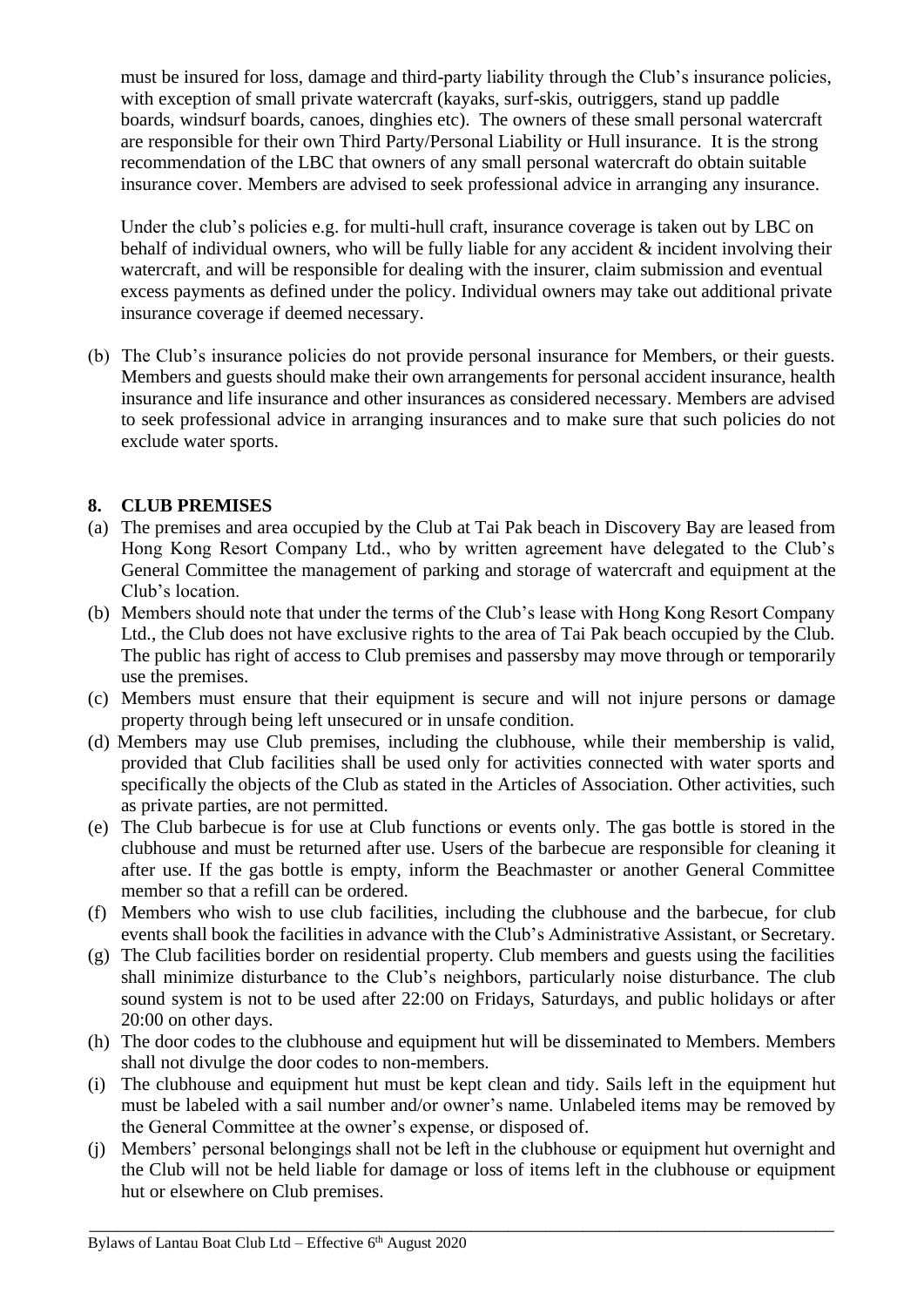### **9. GUESTS AND VISITATION RIGHTS POLICY**

- (a) Members are permitted to be accompanied by guests while using Club facilities. Guests must be accompanied by a member at all times.
- (b) Guests of members may use Club facilities up to a maximum of six times in one

membership year (1st April to 31st March), after which they are required to apply for membership. This shall be subject to section 9(e i, ii, iii, iv, v, vi).

In exceptional circumstances, the section Chairman & Vice-Chairman may apply discretion in allowing guests to exceed the total visitation limit within the membership year.

(c) Using a boat or other equipment provided by or stored at the Club counts as use of "Club facilities." All co-owners and regular users of boats or equipment kept at the Club shall become members of the Club. "Regular users" are defined as those who use Club facilities more than six times in one membership year. "Co-owners" includes any person with a share of ownership in a boat, including canoes and kayaks etc

(d) Guests who come to the Club to participate in club sanctioned events to which guests are invited are welcome to use club facilities.

- (e) Should a guest utilise the club facilities more than three times in a membership year:
- i. The guest may utilise the club a maximum of three further times by paying a daily fee for each visitation exceeding three total visits in a membership year. The General Committee is responsible for setting the level of the fee, which will be reviewed regularly. Thereafter, the guest shall cease use of the club facilities until they successfully obtain club membership. The member whom the guest is accompanying may also be requested in writing by the respective section Chairman or Vice-Chairman requiring their guest make application for membership (Notice for Application of Membership).
- ii. The daily fee shall be paid to the Lantau Boat Club Ltd HSBC Account No 023-276884-838 Savings Account by Internet transfer, or by bank transfer with a copy of the receipt emailed to [admin@lantauboatclub.com.](mailto:admin@lantauboatclub.com) ATM transactions are not accepted and shall be considered a donation to the club.
- iii. Should a guest continue to use the club facilities without successfully obtaining club membership after their six visitation rights have expired, or after the 'Notice for Application of Membership' was sent, the General Committee reserves the right to apply a penalty fee to the member whom the guest was accompanying.

 The penalty shall be: LBC Joining Fee (Full) LBC Annual Fee (Full) Administration Fee Section Joining Fee Section Annual Fee

- iv. The penalty shall also apply to any owner of craft where their respective co-owner has not applied for club membership immediately upon purchase of a part share in any craft.
- v. Should the member fail to pay the penalty within one month of the invoice date, they may be excluded from participating in any club organised activities until all monies due are paid in full.
- vi. Should the member fail to pay the penalty within two months of the invoice date, they may be subject to the LBC Articles 7.3 (Failure to Pay Monies Due) policy.

### **10. SECTIONS**

- (a) The General Committee has overall legal responsibility for managing the Club, including watersport activity, and section committees are subject to the authority of the General Committee.
- (b) Each section formed in accordance with Article 9 shall be managed by a section committee in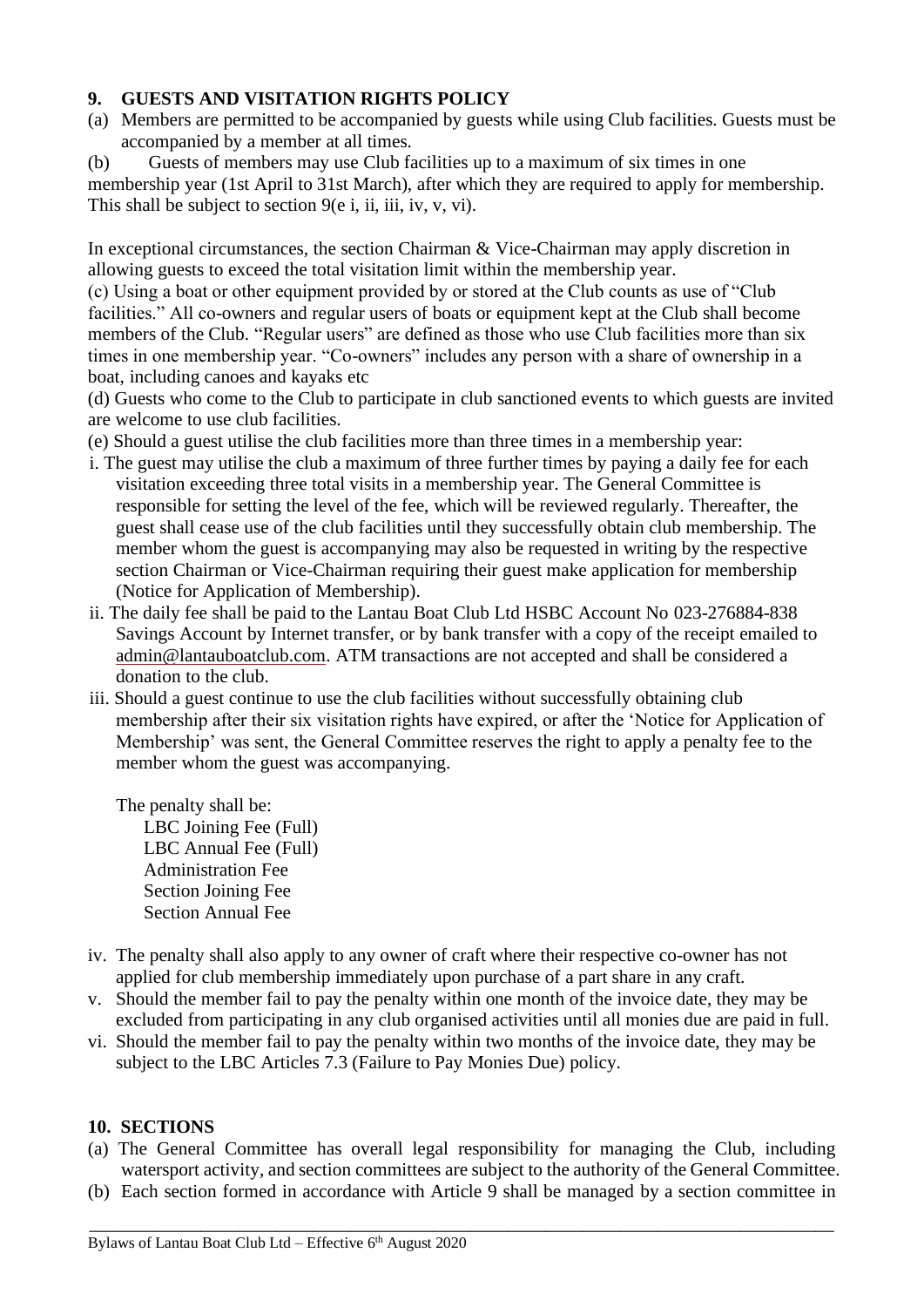accordance with the Articles of Association and these Bylaws and with any directives of the General Committee. The section committee shall consist of a chairman, vice-chairman, secretary and such other section committee members as the section members shall decide, or who shall be appointed in accordance with these Bylaws.

- (c) A section member shall be a person who is a Member of the Club and who has paid the prescribed club and relevant section fees and is registered as a member of the section.
- (d) In pursuance of Article 9(b), each section shall hold a section annual meeting to elect its section committee to hold office until the next section annual meeting (or until election of a new section committee by the section members), to determine the fees to be paid to the section by section members and to discuss and determine any other section business. If required for the purposes of the section, a section treasurer may be elected and shall be a member of the section committee.
- (e) A quorum at section committee meetings shall be four members of the committee.
- (f) The section secretary shall prepare minutes of section meetings and section committee meetings and within 7 days of the meeting such minutes shall be submitted to the Club Secretary in accordance with Article 12.1(b).
- (g) Any proposal to purchase a boat, or incur a significant expense, shall be submitted to the Club Treasurer and require approval of the General Committee.
- (h) To be effective from 1st April, any change in the amount of section fees must be notified to the Club Treasurer by  $31<sup>st</sup>$  January.
- (i) A section committee member who resigns, or leaves the committee for any reason, may be replaced by a vote of the section committee, or by election at a section meeting.
- (j) A section meeting shall be convened at the request of not less than 20% of the registered members of the section. A request to convene a section meeting and the proposed agenda, signed by the requesting section members, shall be sent to the secretary of the section committee, who shall convene the requested meeting within 21 days of receipt of the request.

## **11. SAILING**

- (a) The Sailing Committee shall include a Race Officer, who may also hold the position of Sailing Vice-chairman. The Sailing Committee may appoint additional members of the committee. The Sailing Chairman shall be the Chairman at all meetings of the Sailing Committee at which he/she is present, or, if he/she is absent, the Sailing Vice-chairman shall chair the meeting, or, if both of them are absent, the members of the committee shall choose one of their number to chair the meeting.
- (b) The Sailing Committee shall control and regulate all aspects of sailing in the Club, including use and storage of sailing equipment, and shall recommend to the General Committee Sailing Section parking and/or other fees to be paid by Sailing Members, guest sailors, and participants in sailing training courses and sailing races and regattas. The Sailing Committee shall control the Sailing Fund, consisting of sailing section fees and any other funds specifically contributed to support sailing, including sponsorship and donations.
- (c) The Sailing Committee may recommend Sailing Bylaws and Sailing Safety Rules and Guidelines to the General Committee and, when included in the Bylaws, such rules shall be binding on all Members, guests, visiting sailors, and participants in sailing training courses, races, and regattas. Sailing Safety Guidelines shall be advisory.
- (d) Sailing equipment shall only be used by sailing Members, registered guest sailors and registered participants in sail training courses and races.

## **12. ROWING**

(a) The Rowing Committee shall include a Rowing Captain, who may also hold the position of Rowing Vice-chairman. The Rowing Committee may appoint additional members of the committee. The Rowing Chairman shall be the Chairman at all meetings of the Rowing Committee at which he/she is present, or, if he/she is absent, the Rowing Vice-Chairman shall chair the meeting, or, if both of them are absent, the members of the committee shall choose one of their number to chair the meeting.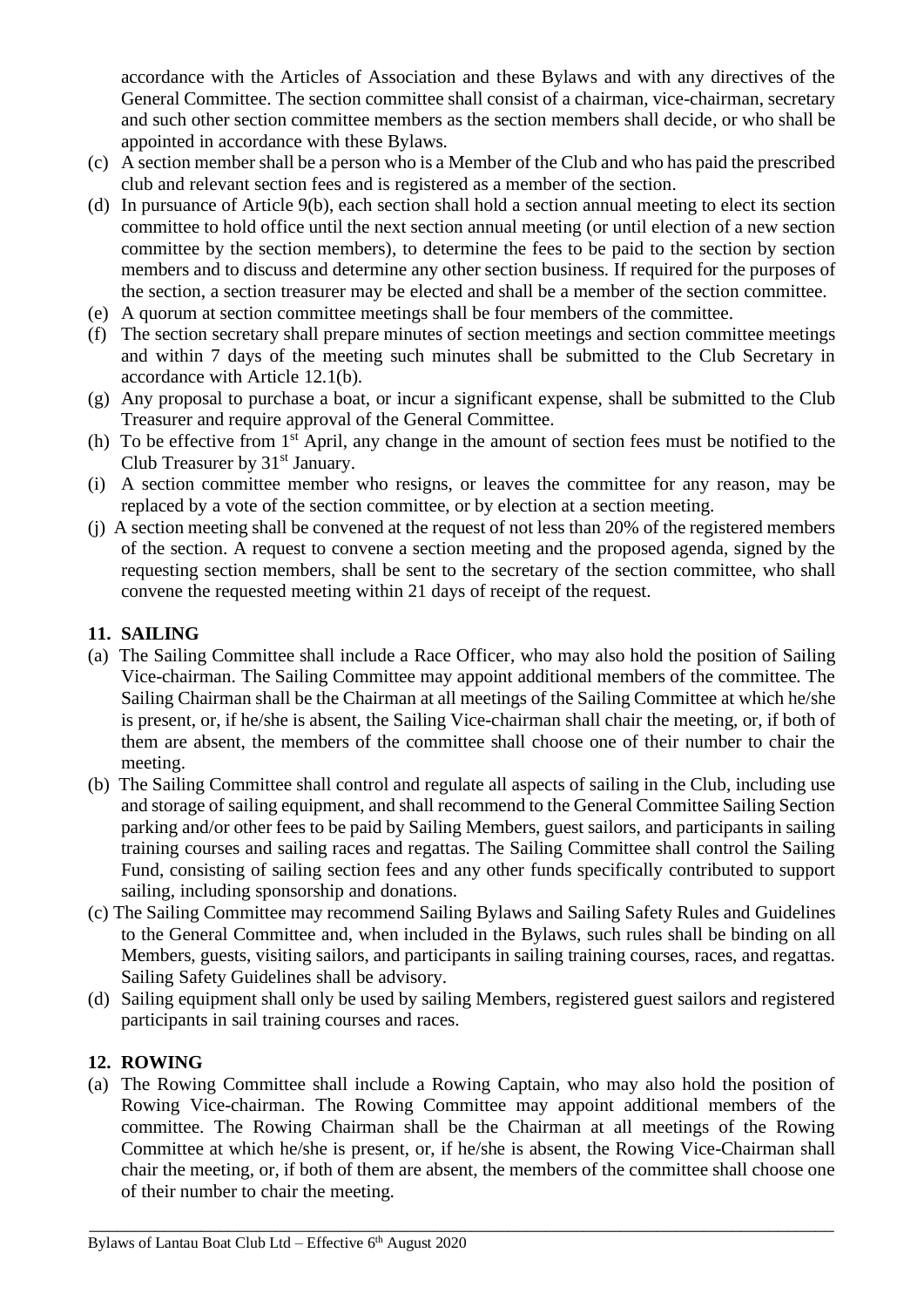- (b) The Rowing Committee shall control and regulate all aspects of rowing in the Club, including use and storage of rowing equipment, and shall recommend to the General Committee Rowing Section joining fees, Rowing Fund fees and other fees to be paid by Rowing Members, registered guest rowers and participants in rowing training courses. The Rowing Committee shall control the Rowing Fund consisting of rowing section fees and any other funds specifically contributed to support rowing including sponsorship and donations.
- (c) The Rowing Committee may recommend Rowing Bylaws and Rowing Safety Rules and Guidelines to the General Committee and, when included in the Bylaws, such rules shall be binding on all Members, guests, visiting rowers, and participants in rowing training courses, races, and regattas. Rowing Safety Guidelines shall be advisory.
- (d) Rowing equipment shall only be used by Rowing Members, registered guest rowers and registered participants in rowing training courses and races.

## **13. PADDLING**

- (a) The Paddling Committee shall include a Paddling Team Coordinator/Captain who may also hold the position of Paddling Vice-chairman. The Paddling Committee may appoint additional members of the committee. The Paddling Chairman shall be the Chairman at all meetings of the Paddling Committee at which he/she is present, or, if he/she is absent, the Paddling Vice-Chairman shall chair the meeting, or, if both of them are absent, the members of the committee shall choose one of their members to chair the meeting.
- (b) The Paddling Committee shall control and regulate all aspects of paddling in the Club, including use and storage of paddling equipment, and shall recommend to the General Committee Paddling Section joining fees, Paddling Fund fees and other fees to be paid by Paddling Members, registered guest paddlers and participants in paddling training courses. The Paddling Committee shall control the Paddling Fund consisting of paddling section fees and any other funds specifically contributed to support paddling including sponsorship and donations.
- (c) The Paddling Committee may recommend Paddling Bylaws and Paddling Safety Rules and Guidelines to the General Committee and, when included in the Bylaws, such rules shall be binding on all Members, guests, visiting paddlers, and participants in paddling training courses, races, and regattas. Paddling Safety Guidelines shall be advisory.
- (d) Paddling equipment shall only be used by Paddling Members, registered guest paddlers and registered participants in paddling training courses and races.

### **14. GENERAL SAFETY RULES AND GUIDELINES**

- (a) In joining the Club and using Club premises or facilities, Members and their guests acknowledge that water sports carry an inherent risk, that any decision to engage in water sports is their decision and theirs alone, and that they accept responsibility for any damage or injury incurred while engaging in water sports from, on, or in the vicinity of Club premises. The Club will not be held liable for any damage or injury incurred by members or their guests.
- (b) Members are responsible for familiarising themselves with and complying with these safety rules and guidelines when engaging in water sports and for ensuring that their guests are informed of them and comply with them.
- (c) Junior Members shall use Club facilities and boats kept at the Club only under the supervision of a Full Member.
- (d) Members and their guests shall use only boats and equipment for which they have received appropriate training, or under the supervision of Members or guests who have received appropriate training.
- (e) Members and their guests using Club facilities or premises must be able to swim 50 meters unaided if they engage in water sports.
- (f) Members must observe the relevant Hong Kong Maritime Ordinances including the Speed Restricted Zone rules for Discovery Bay as promulgated by Regulation 19 of the Shipping and Port Control Regulations Ordinance (Cap 313a). Details are indicated on Hong Kong Marine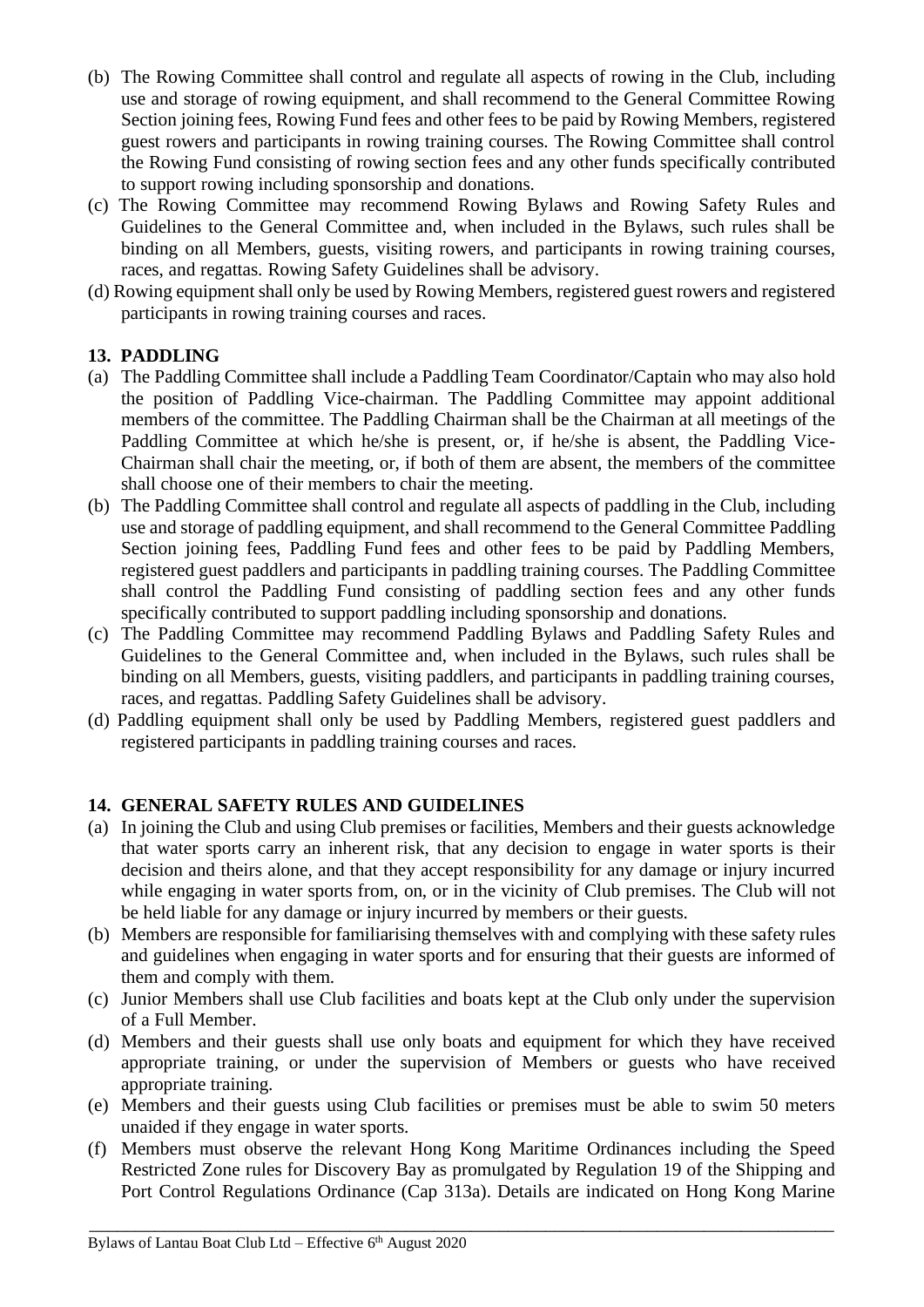Department charts and the Club website.

- (g) Members are strongly advised to carry a mobile telephone on their person in a waterproof pouch while engaging in water sports. The telephone should contain the numbers of the Marine Police. These numbers can be obtained from the Club website or from the Secretary or other Club officers.
- (h) Members are strongly advised to let someone on land know when they are participating in water sports, to indicate to that person their destination while on the water, and to inform that person as soon as they make landfall, whether at Discovery Bay or elsewhere.
- (i) Members are strongly advised to check the weather forecast at the Hong Kong Observatory before engaging in water sports. In particular, members should check for tropical storm or thunderstorm warnings. Members are strongly advised not to engage in water sports during thunderstorms and/or when thunderstorm warnings are in force.
- (j) While engaging in water sports, all Members and their guests must dress appropriately for prevailing conditions, taking protective measures with regard to sun, wind, and air and water temperatures.
- (k) Members shall not participate in water sports when Typhoon Signal 3 warning or higher is in force. Individual boat insurance and the Club's liability insurance is invalidated when Typhoon Signal 3 or above is hoisted.
- (l) It is strongly advised that canoe and kayak users wear lifejackets or buoyancy aids.

## **15. GENERAL COMMITTEE'S LEGAL RESPONSIBILITIES**

- (a) Sections 15 to 16 of the Bylaws are intended to provide guidance to General Committee Members concerning their legal responsibilities and their responsibilities to members of the club and to enhance the transparency of the decision making of the General Committee. They neither supersede the law, nor do they supersede the club's Articles of Association and should be seen as complimentary to both.
- (b) The club is a company registered under the Companies Ordinance (CAP. 622) of Hong Kong (the Ordinance) and the General Committee has the legal status of a board of directors and as such, the General Committee Members have the legal status of company directors. In this context, the General Committee collectively and General Committee Members individually are required to comply with the provisions of the Companies Ordinance and with any other ordinances, case law, rules and regulations applicable to the club. Failure to do so is a punishable offence.

### **16. GENERAL COMMITTEE MEMBERS' DUTIES**

- (a) Duty to act in good faith for the benefit of the Club as a whole and, as far as possible, have regard to the need to achieve outcomes that are fair as between members of the club. This means that all General Committee Members are equally responsible for all matters concerning the management of the Club and for the fair treatment of the Club's members.
- (b) Duty to use powers for a proper purpose of the Club as a whole. Powers must not be used for other purposes (e.g. to benefit one or more General Committee Members) and if so used, even if used in good faith, the decision may be set aside and the General Committee Member may be sanctioned or suspended.
- (c) Duty not to delegate powers except with authorization of the General Committee.
- (d) Duty to exercise independent judgement.
- (e) Duty to exercise care, skill and diligence.
- (f) Duty to avoid conflicts of interest between personal interests and interests of the Club.
- (g) Duty not to enter into a transaction in which a General Committee Member has an interest except in compliance with the requirements of the law. The law requires a General Committee Member to disclose the nature of his interest in such transactions and where applicable he must secure the prior approval of the General Committee.

- (h) Duty not to gain advantage from use of position as a General Committee Member.
- (i) Duty not to make unauthorized use of the Club's property, or information.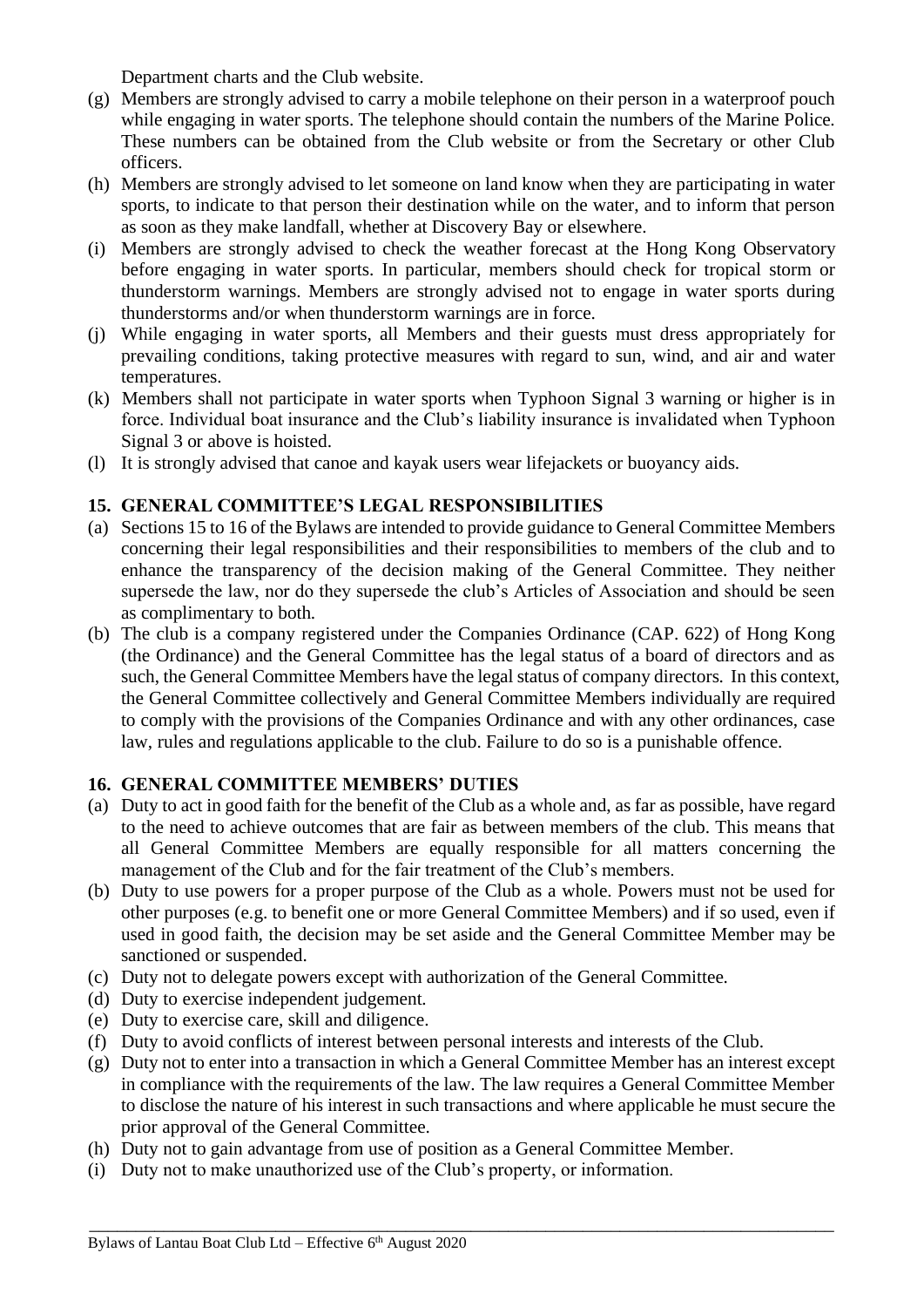- (j) Duty not to accept personal benefit from third parties conferred because of his position as a General Committee Member.
- (k) Duty to observe the Club's Articles of Association and Bylaws and resolutions of the General Committee.
- (l) Duty to ensure that the Club keeps proper books of account so as to give a true and fair view of the state of affairs of the Club and explain its transactions.
- (m) A General Committee Member may not commit the Club to payment of expenses out of the General Club funds for any purpose, whether a single expense or in the aggregate, in excess of HK\$ 5,000 over the period of one [1] fiscal year. Expenses in excess of HK\$ 5,000 up to HK\$ 10,000 require approval by 2 General Committee Members, expenses in excess of HK\$ 10,000 require General Committee approval.

As per By-laws 11, 12 and 13, the section committees shall control their section funds consisting of fees and any other funds specifically contributed to support their section activities and equipment purchase & maintenance. Section expenses are subject to approval by section committee majority and shall be in compliance with the Club's Articles of Association.

- (n) Duty to act with transparency and to keep the General Committee fully and promptly informed concerning matters delegated to him for action. For the avoidance of doubt, delegation of a particular responsibility by agreement of the General Committee to one or more members of the General Committee ("Delegated Member") does not confer any special powers to Delegated Members, nor does it preclude other members of the General Committee from making good faith inquiries about such responsibilities from time to time and, there exists an obligation of the Delegated Member(s) to reply in good faith in a reasonable amount of time to such inquiries.
- (o) Duty to attend meetings of the General Committee. Article 16.1 provides that the office of a General Committee Member shall be automatically vacated if the General Committee Member is absent from three consecutive General Committee meetings without the permission of the General Committee.

\*\*\*\*\*\*\*\*\*\*\*\*\*\*\*\*\*\*\*\*\*\*\*\*\*\*\*\*\*\*\*\*